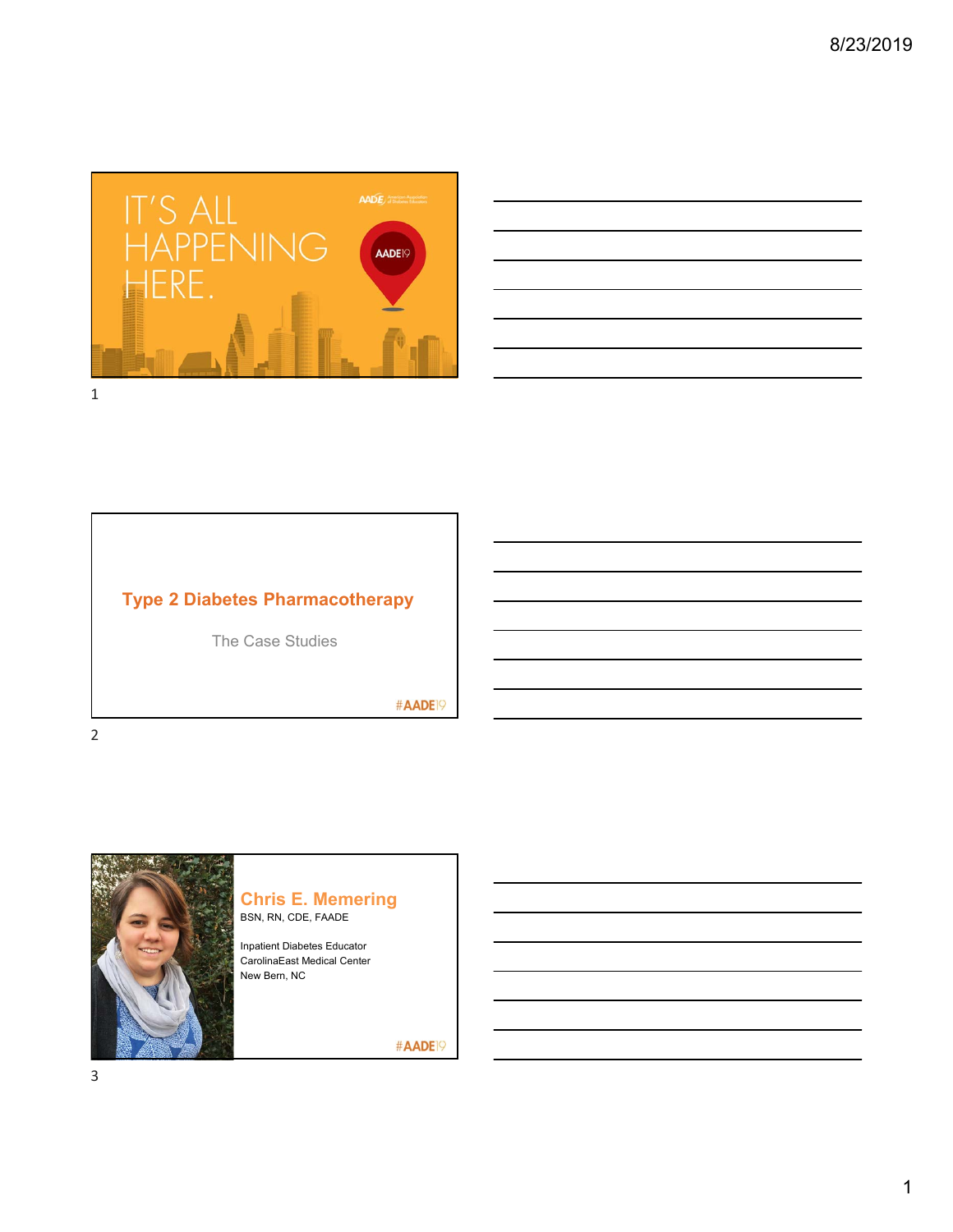

#### **Nathan A. Painter** PharmD, CDE, FAADE

Clinical Professor UC San Diego Skaggs School of Pharmacy San Diego, CA

#AADE<sup>19</sup>

4

# **Disclosure to Participants**

- 
- Notice of Requirements For Successful Completion Please refer to learning goals and objectives Learners must attend the full activity and complete the evaluation in order to claim continuing education credit/hours
- Conflict of Interest (COI) and Financial Relationship Disclosures:<br>- Presenter: Dr. Painter, PharmD, CDE, FAADE No COl/Financial Relationship to disclose<br>- Presenter: Ms. Memering, BSN, RN, FAADE No COl/Financial Re
- Non-Endorsement of Products: – Accredited status does not imply endorsement by AADE, ANCC, ACPE or CDR of any commercial products displayed in conjunction with this educational activity
- 
- Off-Label Use: Participants will be notified by speakers to any product used for a purpose other than for which it was approved by the Food and Drug Administration.

#AADE<sup>19</sup>

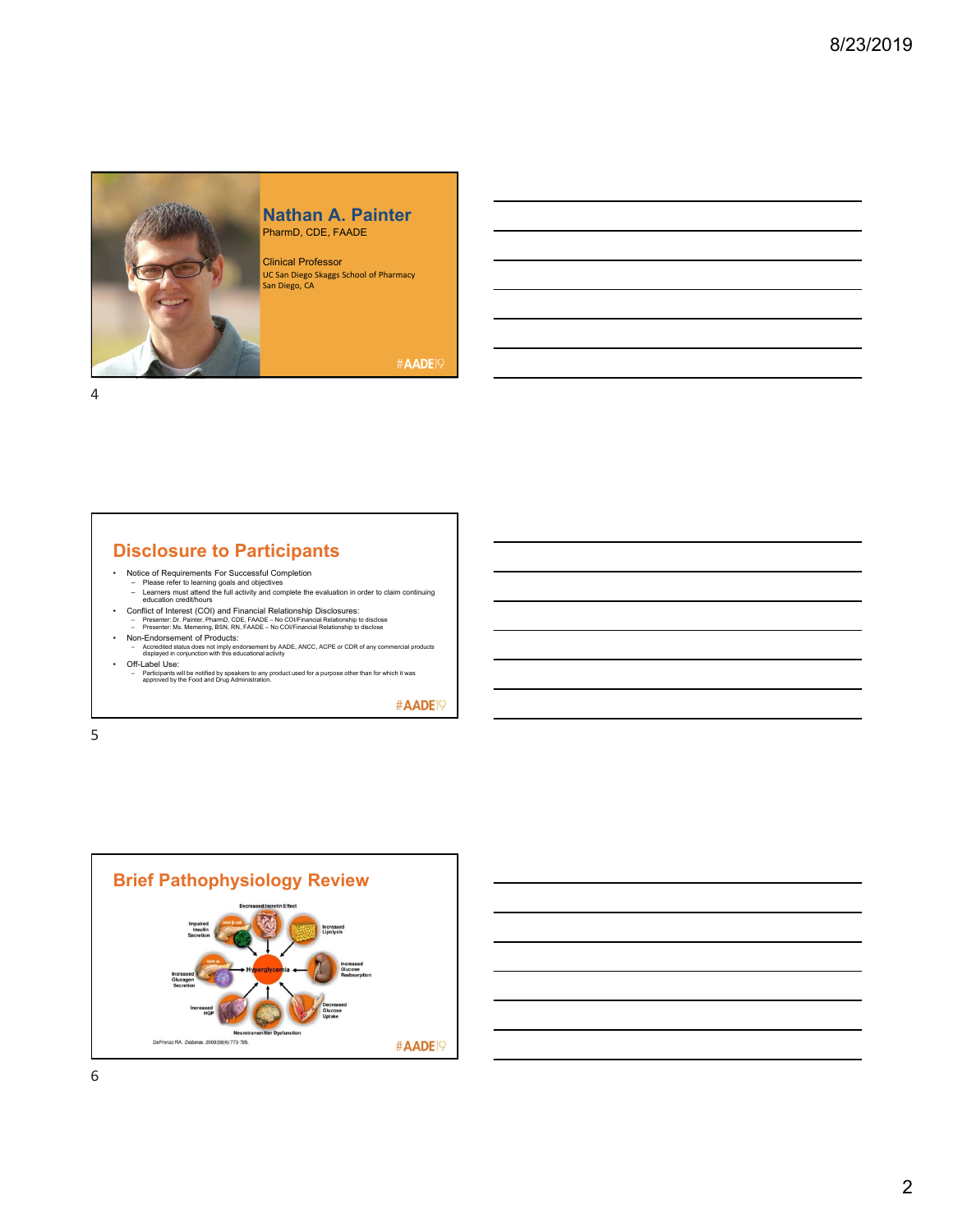### **Pediatric Patient with Type 2 Diabetes**

- 16 years of age (identical twin)
- Positive family history of diabetes in mom
- ADHD on Concerta 54 mg, Ritalin 10 mg
- Birth Control for heavy flow, but not irregularity  $\cdot$  BMI: 44.8
- 
- A1c: 7.4%



#AADE

7



8

# **Medication consideration** • FDA approved for kids

- Metformin: max dosing 2000 mg
- Insulin: Lantus, Basaglar, Tresiba, Humalog, Novolog, Apidra
- And most recently approved (6/17/19) liraglutide (Victoza)
	- potential restoration of Beta‐cells

#AADE<sup>19</sup>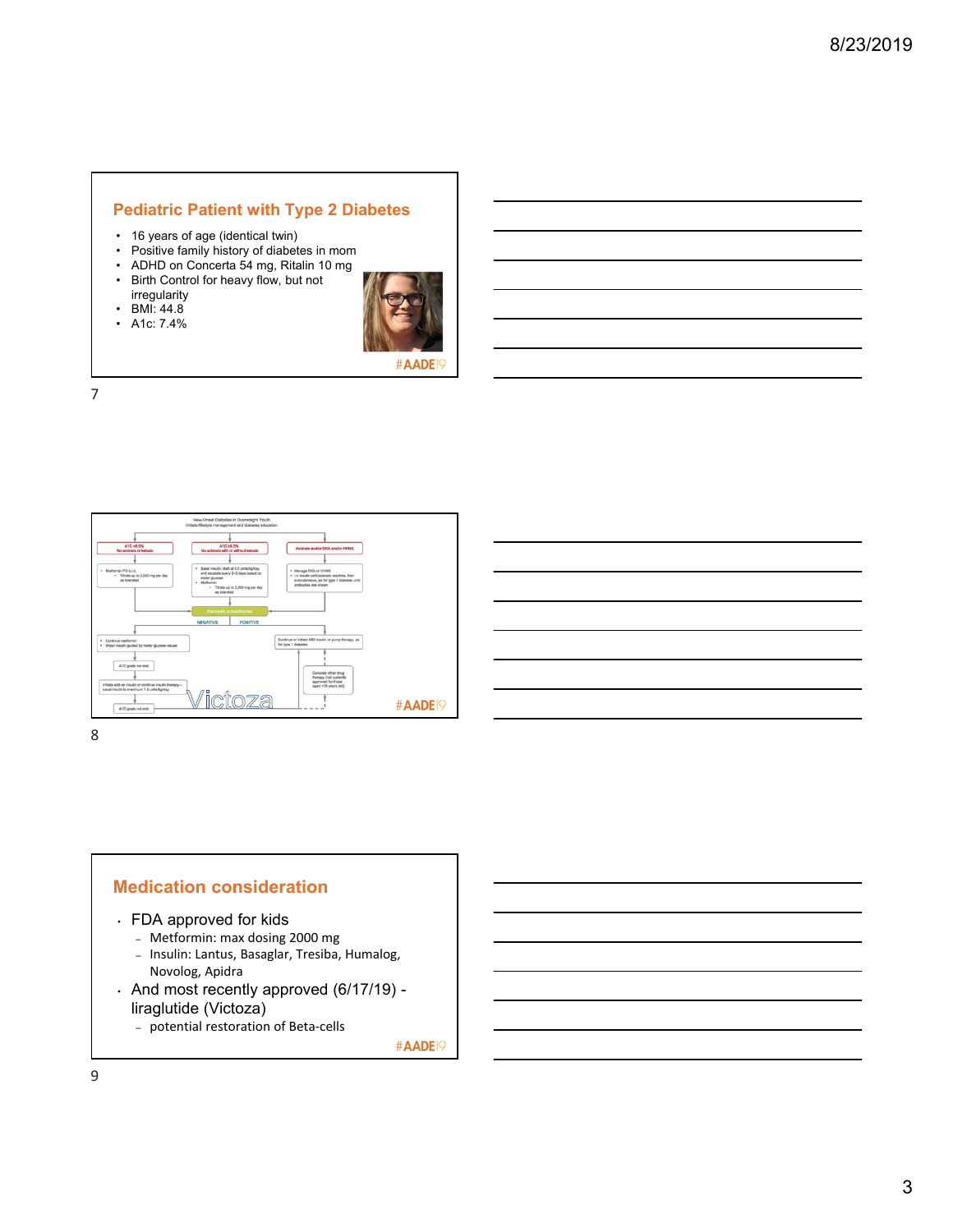

| <u> 1989 - John Harry Harry Harry Harry Harry Harry Harry Harry Harry Harry Harry Harry Harry Harry Harry Harry H</u> |  |  |  |  |
|-----------------------------------------------------------------------------------------------------------------------|--|--|--|--|
|                                                                                                                       |  |  |  |  |
|                                                                                                                       |  |  |  |  |
|                                                                                                                       |  |  |  |  |





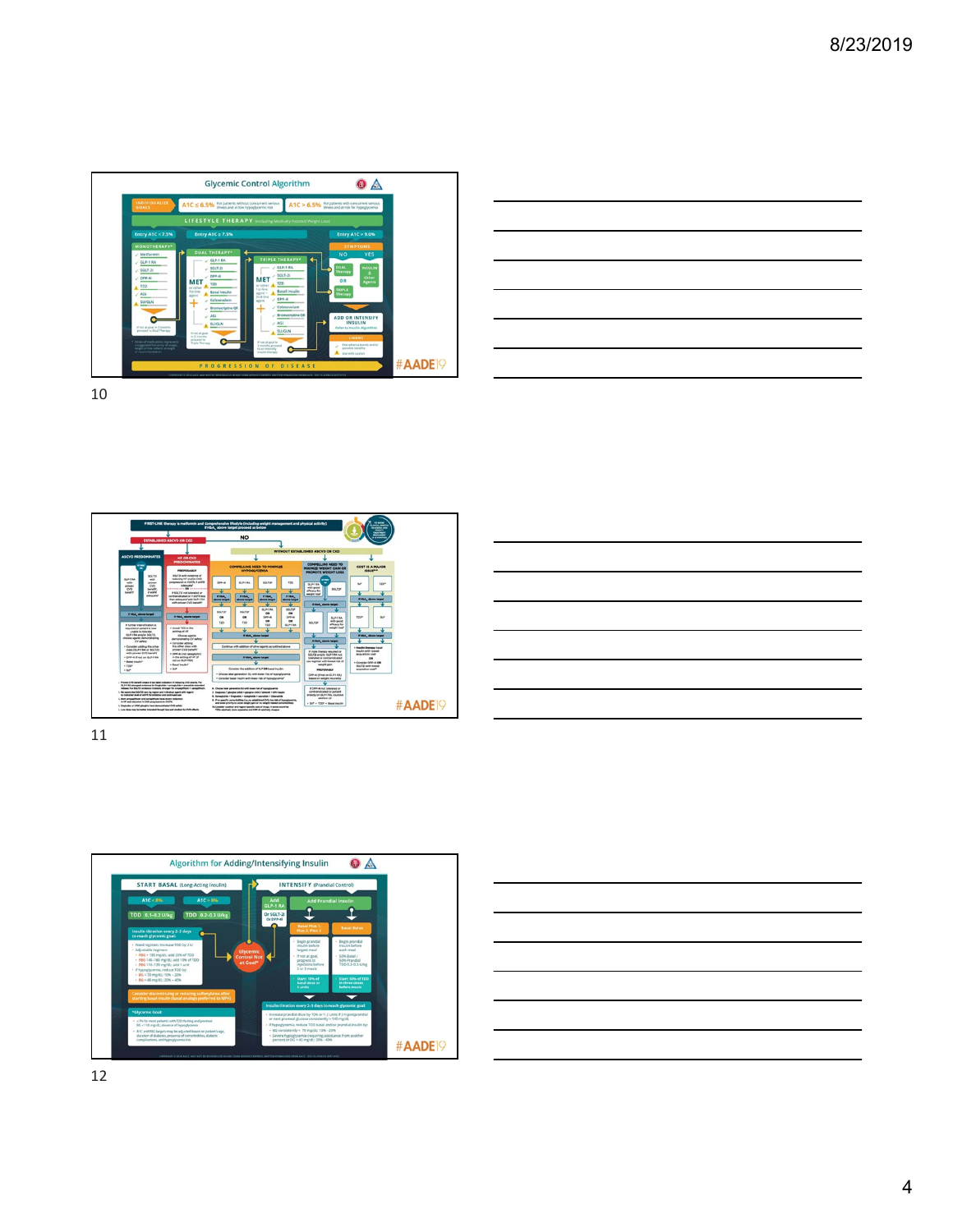

| <u> 1988 - Andrea Stadt Britain, amerikansk fotograf i stof i stof i stof i stof i stof i stof i stof i stof i st</u>                                                                                                                | and the control of the control of |
|--------------------------------------------------------------------------------------------------------------------------------------------------------------------------------------------------------------------------------------|-----------------------------------|
|                                                                                                                                                                                                                                      |                                   |
| <u> Andreas Andreas Andreas Andreas Andreas Andreas Andreas Andreas Andreas Andreas Andreas Andreas Andreas Andreas Andreas Andreas Andreas Andreas Andreas Andreas Andreas Andreas Andreas Andreas Andreas Andreas Andreas Andr</u> |                                   |
| <u> Alexandro de la contrada de la contrada de la contrada de la contrada de la contrada de la contrada de la co</u>                                                                                                                 |                                   |
| <u> Alexandria de la contrada de la contrada de la contrada de la contrada de la contrada de la contrada de la c</u>                                                                                                                 |                                   |
| <u> La componenta de la contrada de la contrada de la contrada de la contrada de la contrada de la contrada de l</u>                                                                                                                 |                                   |
| <u> 1989 - Johann Stoff, deutscher Stoff, der Stoff, der Stoff, der Stoff, der Stoff, der Stoff, der Stoff, der S</u>                                                                                                                |                                   |

## **Case 2**

- 26 year old Hispanic Male
- Works as a school guidance counselor
- Sees his doctor once a year
- Latest Vitals:

Fasting Glucose 98 mg/dL, A1c 5.7%,

Total Cholesterol 165 mg/dL, HDL 39 mg/dL, Triglycerides 116 mg/dL, BP 157/83, BMI 26.9 (5'8", 177lbs)



#AADE<sup>19</sup>



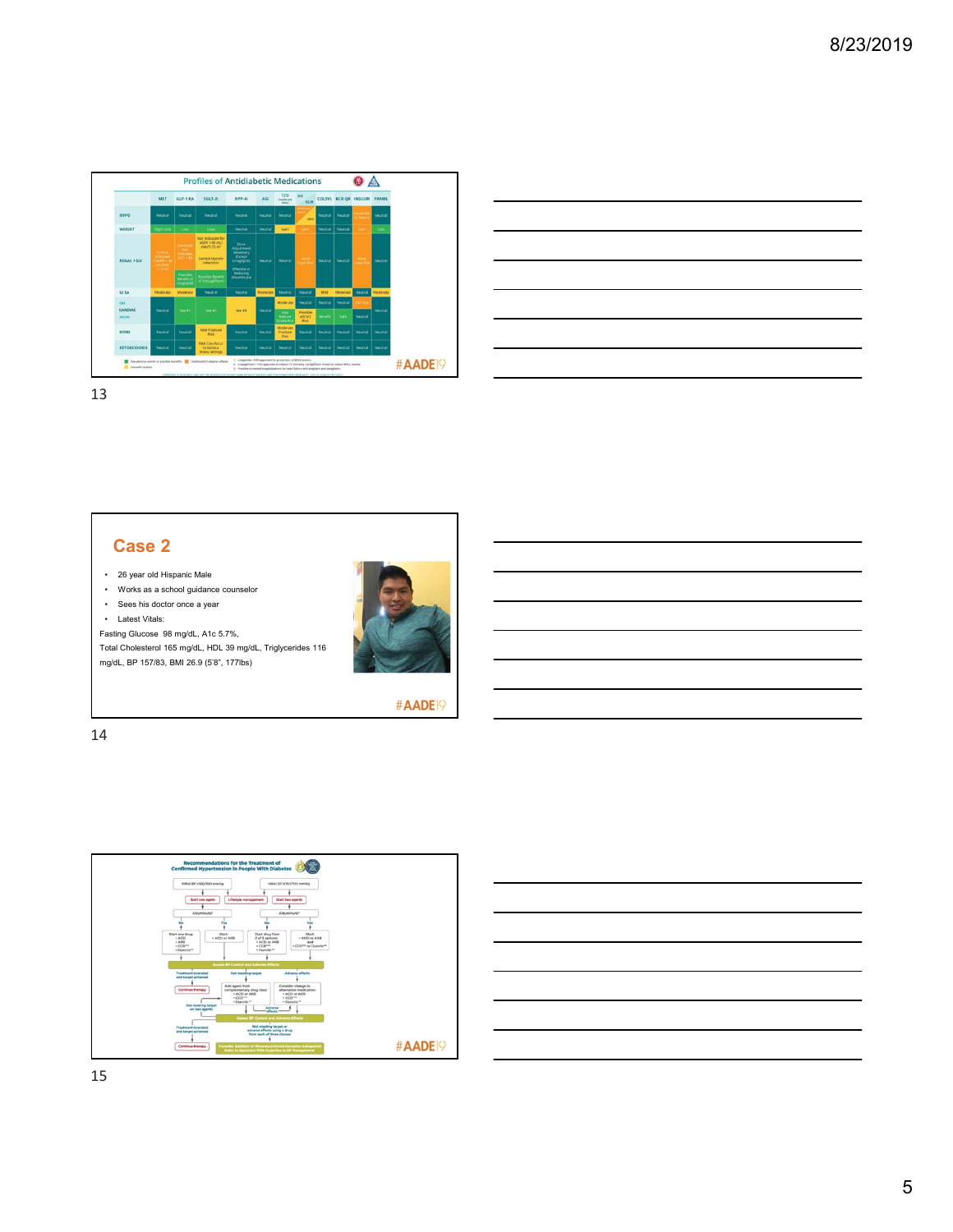## **Case 3 Female of childbearing age/gestational**

- 36 years of age, Filipino, G3P2
	- gestational dx with 1st
		- (baby birth weight: 8lbs, 10 oz) • diet & exercise management (8 years ago)



#AADE<sup>19</sup>

- no gestational dx with 2nd • (baby birth weight: 10lbs, 6oz) (4 years ago)
- Works for the government in a sedentary job
- Latest Vitals:
	- Fasting Glucose 112 mg/dL, A1c 5.9% (up 0.2% in 6 months w/ lifestyle changes & weight loss)
	- Total Cholesterol 183 mg/dL, HDL 44 mg/dL, Triglycerides 107 mg/dL, non‐HDL 117
	- BP 122/78
	- BMI 25.7 (5'4.5", 152 lbs)

16

#### **Risk Factors**

- Gestational (again)<br>
Previous pregnancy with GDM<br>
Currently with Prediabetes<br>
Filipino<br>
Overweight
	-
- Type 2 diabetes<br>
Previous history of GDM<br>
Prediabetes<br>
Filipino<br>
Overweight<br>
Potentially family history/genetics
	-
	-
	-

#AADE<sup>19</sup>

17

#### **Case 4** 48 year old African American Male • Office manager • Married with 2 teenage sons • PMH: type 2 diabetes for 3 years, HTN for 5 years, dyslipidemia for 5 years, ED, osteoarthritis, obesity. • Quit smoking 3 years ago when diagnosed with diabetes



#AADE<sup>19</sup>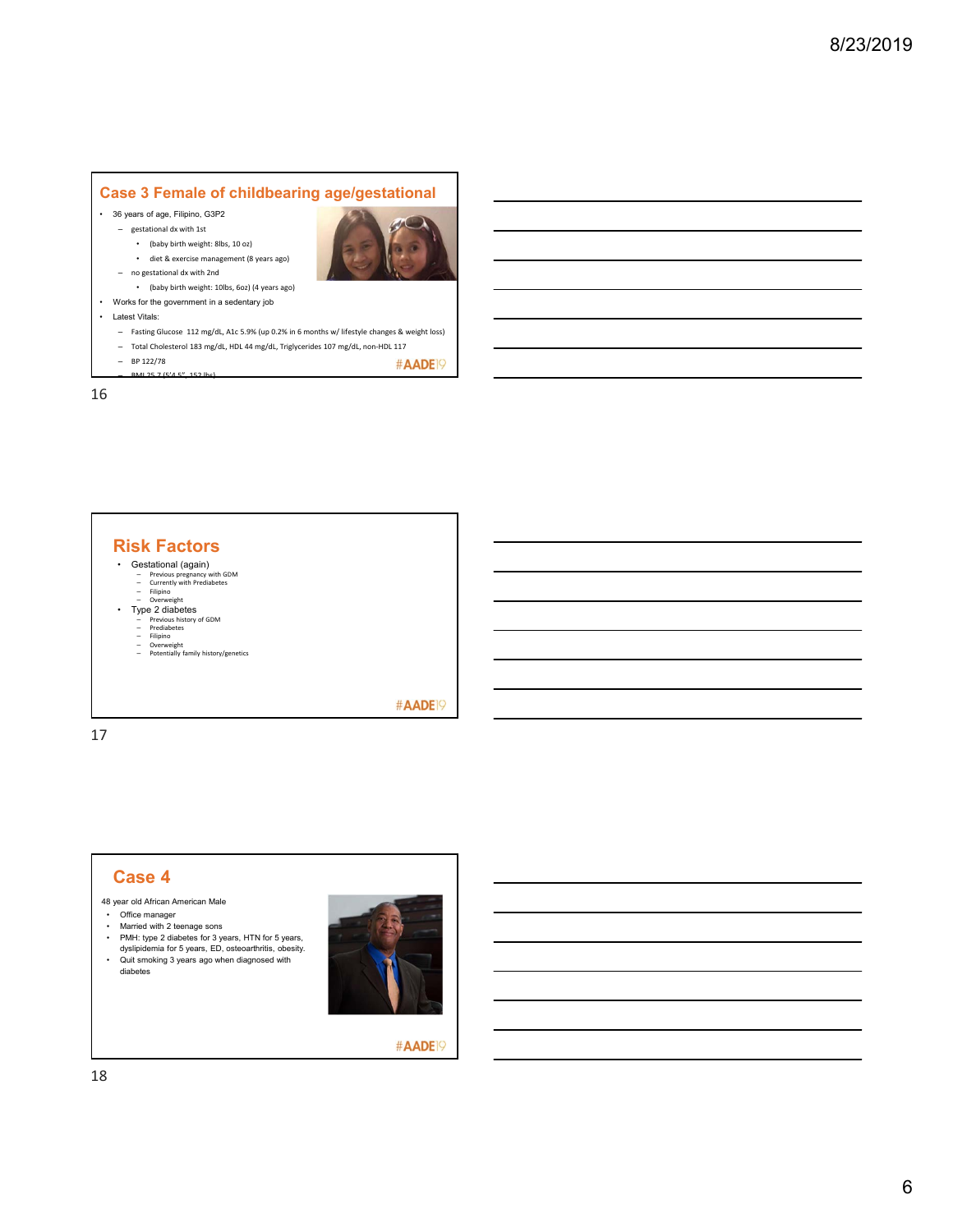# **Case 4 (continued)**

Current Medications:

- Metformin 1000 mg BID
- Rosuvastatin 10 mg daily Lisinopril/HCTZ 10/25 mg daily Acetaminophen 500 mg TID
- 
- Sildenafil 50 mg PRN
- Latest Vitals/Labs:
- BP 152/98, HR 68
- A1c  $7.8\%$
- Total Cholesterol 187 mg/dL, HDL 37 mg/dL, LDL 102 mg/dL, Triglycerides 242 mg/dL BMI 30.4 (6'5", 256 lbs)

#AADE<sup>19</sup>

19



| $\frac{1}{2} \left( \frac{1}{2} \right) \left( \frac{1}{2} \right) \left( \frac{1}{2} \right) \left( \frac{1}{2} \right) \left( \frac{1}{2} \right) \left( \frac{1}{2} \right) \left( \frac{1}{2} \right) \left( \frac{1}{2} \right) \left( \frac{1}{2} \right) \left( \frac{1}{2} \right) \left( \frac{1}{2} \right) \left( \frac{1}{2} \right) \left( \frac{1}{2} \right) \left( \frac{1}{2} \right) \left( \frac{1}{2} \right) \left( \frac{1}{2} \right) \left( \frac$ |  |  |
|----------------------------------------------------------------------------------------------------------------------------------------------------------------------------------------------------------------------------------------------------------------------------------------------------------------------------------------------------------------------------------------------------------------------------------------------------------------------------|--|--|
|                                                                                                                                                                                                                                                                                                                                                                                                                                                                            |  |  |
|                                                                                                                                                                                                                                                                                                                                                                                                                                                                            |  |  |
|                                                                                                                                                                                                                                                                                                                                                                                                                                                                            |  |  |
|                                                                                                                                                                                                                                                                                                                                                                                                                                                                            |  |  |
|                                                                                                                                                                                                                                                                                                                                                                                                                                                                            |  |  |
|                                                                                                                                                                                                                                                                                                                                                                                                                                                                            |  |  |

20

| <b>ASCVD Risk Estimator Plus</b>                                                                                                                  | <b>Estimate Risk</b><br>Advice<br><b>Therapy Impact</b>                                                                                                                                                                                                |
|---------------------------------------------------------------------------------------------------------------------------------------------------|--------------------------------------------------------------------------------------------------------------------------------------------------------------------------------------------------------------------------------------------------------|
| 21.0%<br>Lifetime ASCVD Risk: 69%                                                                                                                 | <b>Current 10-Year</b><br><b>ASCVD Risk*</b><br>Optimal ASCVD Risk: 3.5%                                                                                                                                                                               |
| 10-year risk for ASCVD categories:<br>Low-risk $(5\%)$<br>Borderline risk (5% to 7.4%)<br>Intermediate risk (7.5% to 19.9%)<br>High risk $(220%)$ | At least moderate intensity statin<br>initiation is indicated (I, A). High-intensity<br>statin therapy is reasonable to reduce<br>LDL-C by ≥50%. (IIa, B-R). Addition of<br>ezetimibe to statin therapy is also<br>reasonable to reduce LDL-C by ≥50%. |
| (to://tools.acc.org/ASCVD-Risk-Estimator-Plus/#Vcalculate/estimate/                                                                               |                                                                                                                                                                                                                                                        |

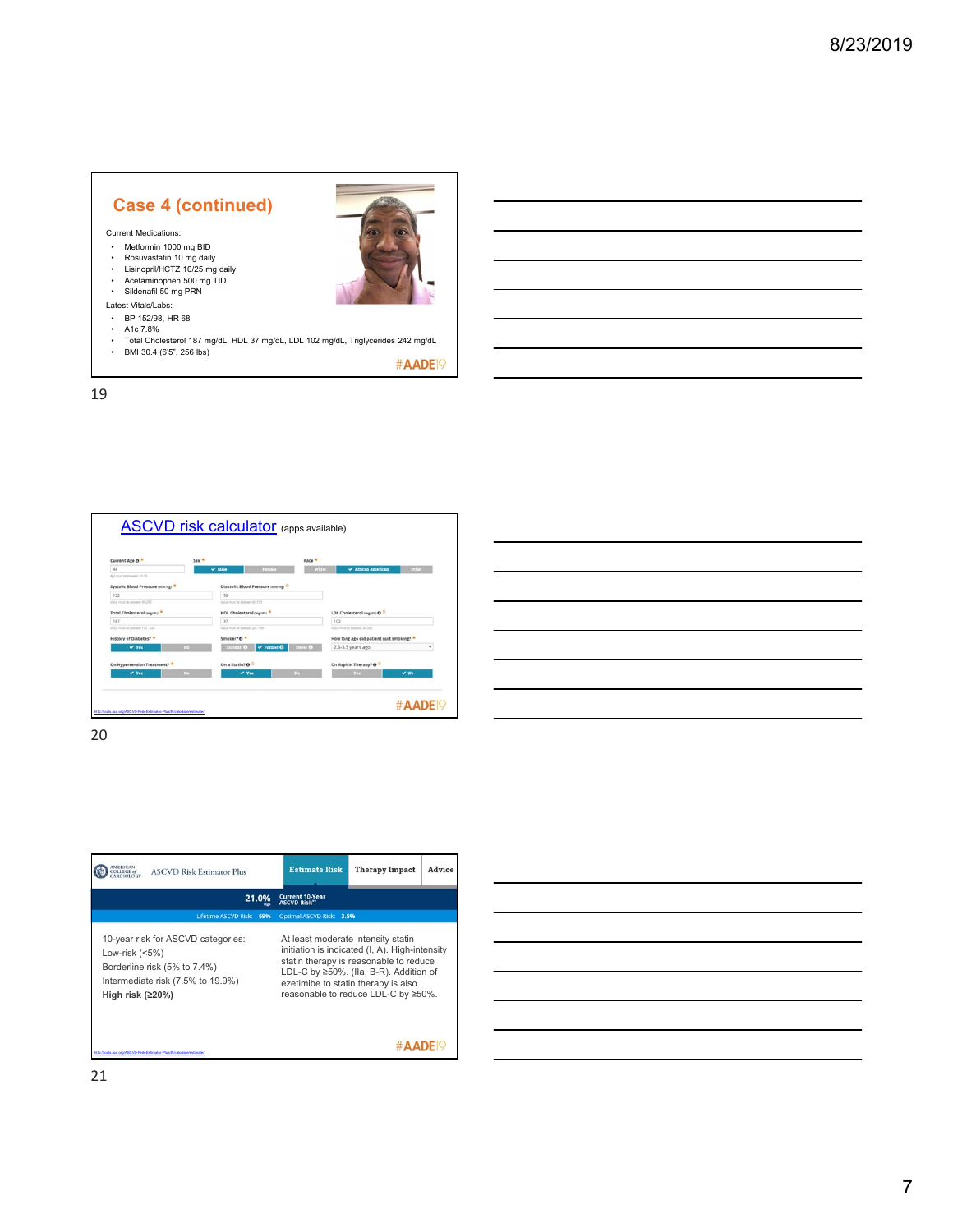





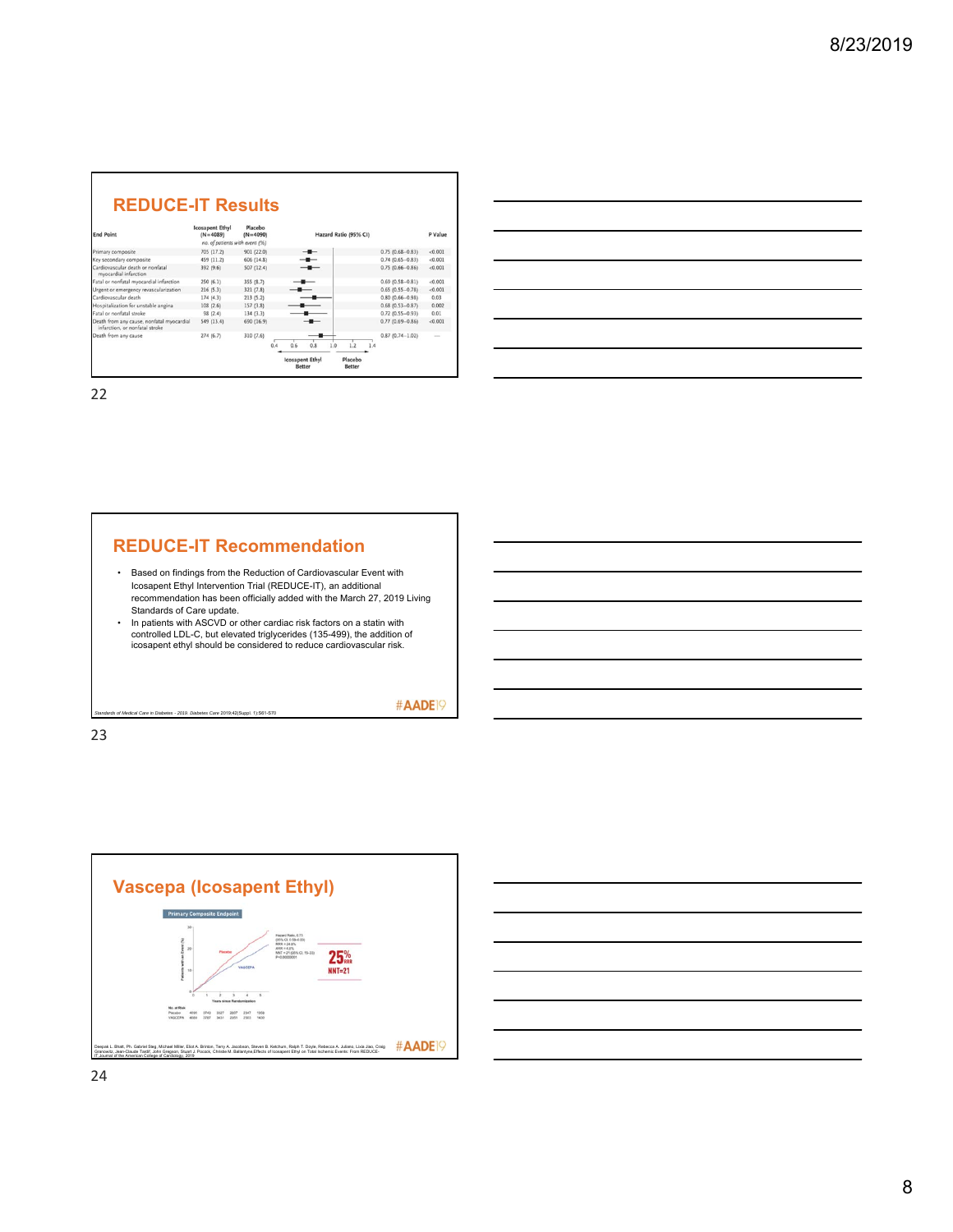



|             | Invokana (canagliflozin)                                          | Farxiga (dapagliflozin)         | Jardiance.<br>(empagliflozin) | Steglatro (ertugliflozin) |  |  |  |  |
|-------------|-------------------------------------------------------------------|---------------------------------|-------------------------------|---------------------------|--|--|--|--|
| Power       |                                                                   | 0.5 % - 1.0 % reduction in A1c. |                               |                           |  |  |  |  |
| Dosing      | 100 mg daily<br>GFR 45-60 ml /min<br>before breakfast             | 5-10 mg daily                   | 10-25 mg daily                | 5-15 mg daily             |  |  |  |  |
|             | 300 mg daily<br>$GFR > 60$ ml /min before<br>breakfast            |                                 |                               |                           |  |  |  |  |
| <b>ADRs</b> | Hypotension, dehydration, hyperkalemia, DKA, yeast infections/UTI |                                 |                               |                           |  |  |  |  |
| Outcomes    | CKD, ASCVD, CHF                                                   | CKD, ASCVD, CHF                 | CKD, ASCVD, CHF               | CHF                       |  |  |  |  |

|                                                                                                                       | <u> 1989 - Johann Harry Harry Harry Harry Harry Harry Harry Harry Harry Harry Harry Harry Harry Harry Harry Harry</u>  |  |        |
|-----------------------------------------------------------------------------------------------------------------------|------------------------------------------------------------------------------------------------------------------------|--|--------|
|                                                                                                                       |                                                                                                                        |  |        |
| <u> Album a componente de la componenta de la componenta de la componenta de la componenta de la componenta de la</u> |                                                                                                                        |  |        |
|                                                                                                                       | <u> 1989 - Johann Barn, mars ann an t-Amhain ann an t-Amhain ann an t-Amhain ann an t-Amhain an t-Amhain ann an t-</u> |  | ____   |
|                                                                                                                       | <u> 1989 - Johann Stoff, amerikansk politiker (* 1989)</u>                                                             |  |        |
|                                                                                                                       |                                                                                                                        |  |        |
|                                                                                                                       |                                                                                                                        |  | ______ |
|                                                                                                                       | <u> 1989 - Johann Stoff, deutscher Stoffen und der Stoffen und der Stoffen und der Stoffen und der Stoffen und de</u>  |  |        |
|                                                                                                                       |                                                                                                                        |  |        |



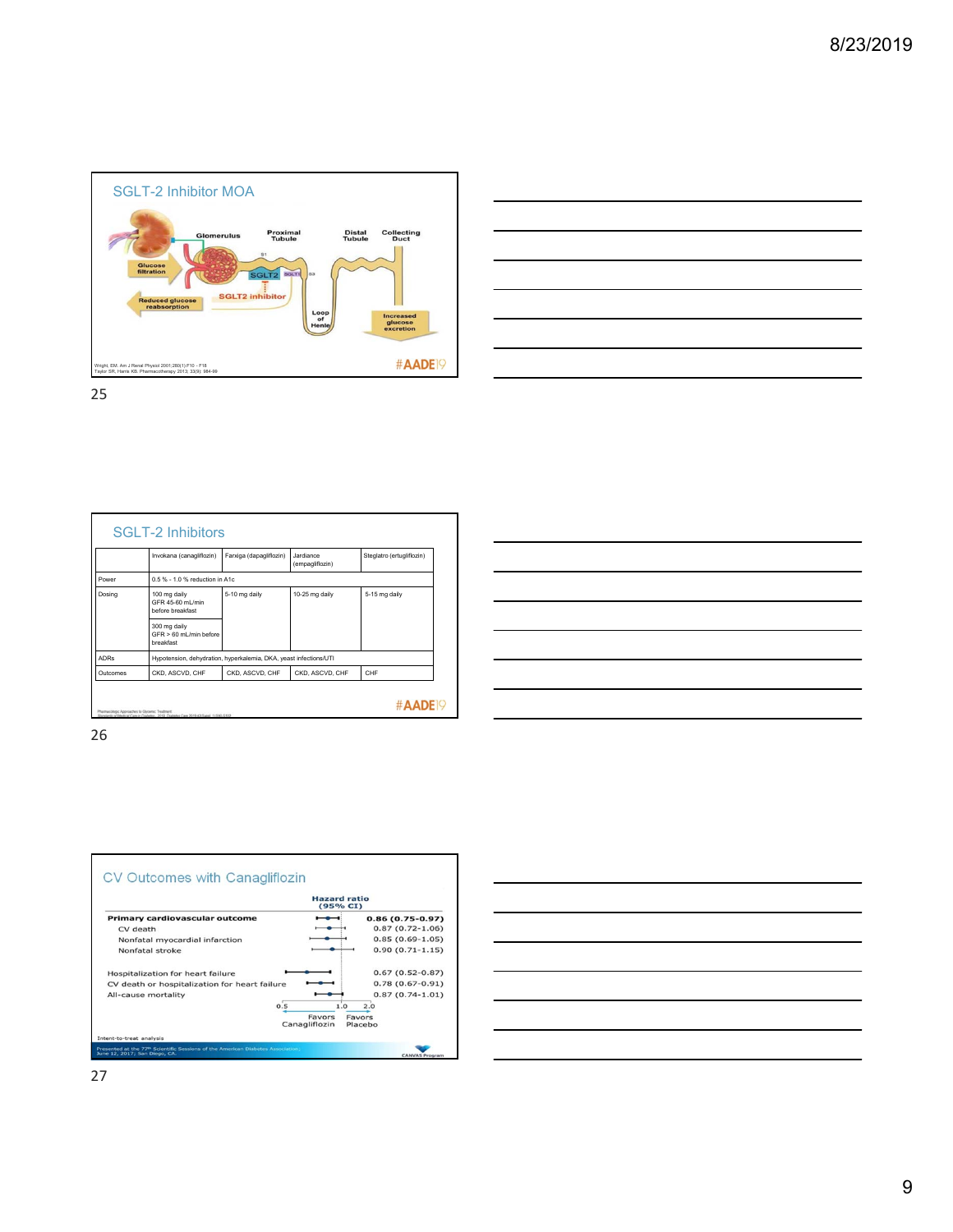

| <b>GLP-1 Agonists</b> |                                                                                                                                          |                          |                            |                          |                                        |  |  |
|-----------------------|------------------------------------------------------------------------------------------------------------------------------------------|--------------------------|----------------------------|--------------------------|----------------------------------------|--|--|
|                       | Byetta, Bydureon<br>(exenatide)                                                                                                          | Victoza<br>(liraglutide) | Trulicity<br>(dulaglutide) | Ozempic<br>(semaglutide) | Adlyxin (lixisenatide)                 |  |  |
| Power                 |                                                                                                                                          |                          |                            |                          |                                        |  |  |
| Dosing                | 5-10 mcg twice a<br>day                                                                                                                  | 1.2-1.8 mg daily*        | $0.75 - 1.5$ mg<br>weekly  | $0.5-1$ mg weekly*       | 10 mcg x 2 weeks,<br>then 20 mcg daily |  |  |
|                       | ER: 2 mg weekly                                                                                                                          |                          |                            |                          |                                        |  |  |
| <b>ADRs</b>           | GI, pancreatitis, injection site reactions                                                                                               |                          |                            |                          |                                        |  |  |
| Outcomes              | ASCVD (ER only)                                                                                                                          | ASCVD, CKD               | <b>ASCVD</b>               | <b>ASCVD</b>             | CKD                                    |  |  |
|                       | Pharmacologic Approaches to Glycemic Treatment<br>Standards of Medical Care in Diabetes - 2019. Diabetes Care 2019;42(Suppl. 1):590-5102 |                          |                            |                          | #AADE <sub>19</sub>                    |  |  |

| <u> 1989 - Johann Barn, fransk politik amerikansk politik (</u>                                                       |                                                                                                                       |  |  |                               |
|-----------------------------------------------------------------------------------------------------------------------|-----------------------------------------------------------------------------------------------------------------------|--|--|-------------------------------|
| <u> 1999 - Johann John Stone, markin sanadi amerikan bahasa dan berasal dan berasal dalam berasal dalam berasal d</u> |                                                                                                                       |  |  |                               |
|                                                                                                                       |                                                                                                                       |  |  |                               |
|                                                                                                                       |                                                                                                                       |  |  | and the control of the        |
|                                                                                                                       |                                                                                                                       |  |  |                               |
| <u> Alexandro de la contrada de la contrada de la contrada de la contrada de la contrada de la contrada de la co</u>  |                                                                                                                       |  |  | the control of the control of |
|                                                                                                                       |                                                                                                                       |  |  |                               |
|                                                                                                                       | <u> 1989 - Johann Stoff, deutscher Stoffen und der Stoffen und der Stoffen und der Stoffen und der Stoffen und de</u> |  |  |                               |

29



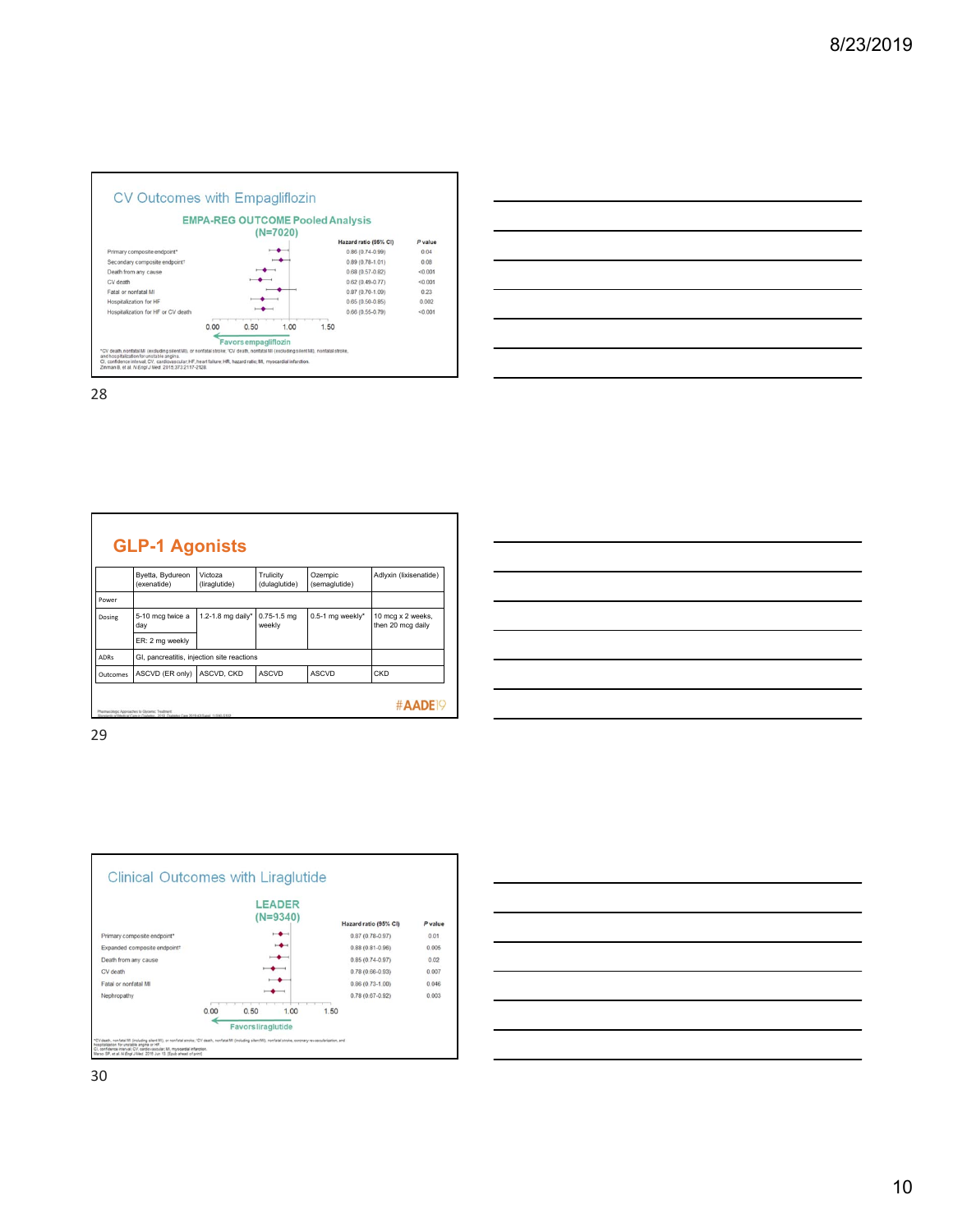





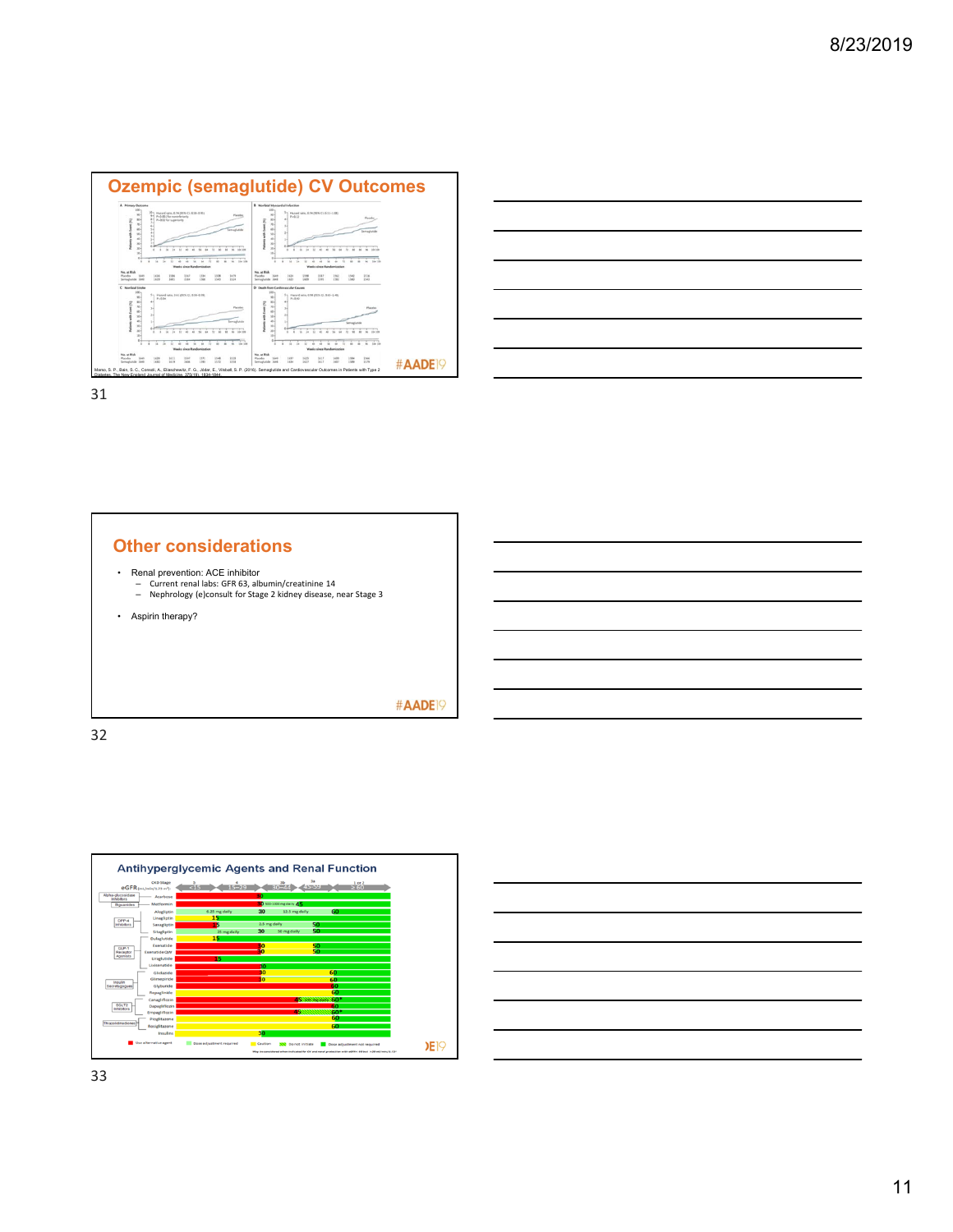## **Case 5**

- 69 year old Asian Female
- Type 2 diabetes for 17 years
- Saw her CDE every year for a few years • Needed to care for her ailing mother, and stopped seeing her PCP for a few years
- MI at age 65 when her A1c reached 10.8%
- Attended Cardiac Rehab
- Went back to seeing her PCP regularly and returned to DSMES
- Was started on insulin



#AADE<sup>19</sup>

34

# **Case 5 (continued)**

Current Medications:

- Basaglar (glargine) 14 units at bedtime Lisinopril 5 mg daily Atorvastatin 40 mg daily
- 
- 
- Temazepam 15 mg at night Norco 5/325 mg every 6-8 hours PRN



35

## **Asian patient - geriatric**

Latest Vitals:

- FPG 135, A1c 8.2%
- Ht 5'6",Wt 189 lbs, BMI 30.5

• BP 130/80, GFR 52, Cholesterol 197, HDL 46, Triglycerides 142 Currently concerned about numbness of her feet and wanting to see her grandson's wedding

#AADE<sup>19</sup>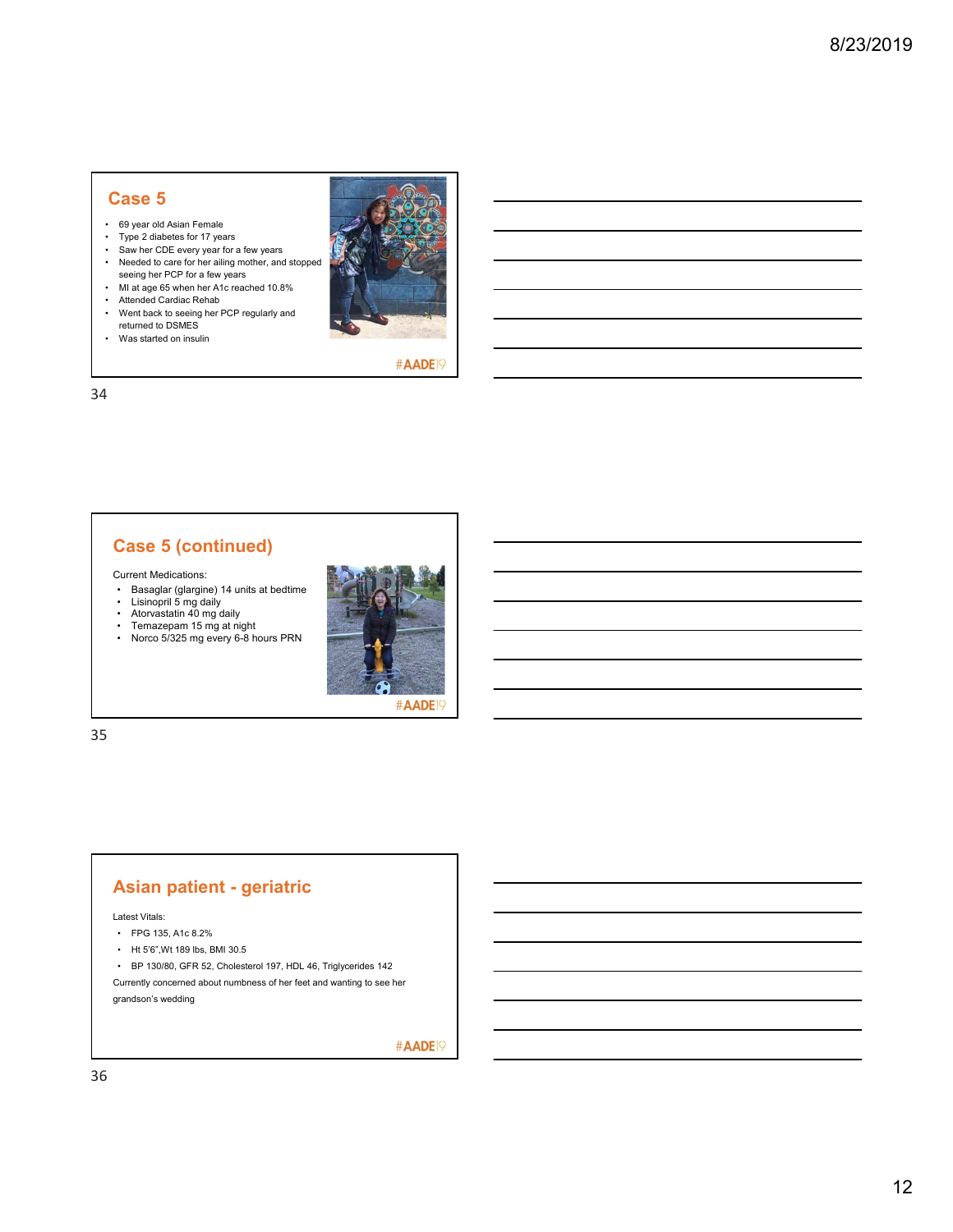| Approach to Individualization of Glycemic Targets                                          |                                                       |                                           |  |
|--------------------------------------------------------------------------------------------|-------------------------------------------------------|-------------------------------------------|--|
| <b>Patient / Disease Features</b>                                                          |                                                       | More stringent + AIC 7% + Less stringent  |  |
| <b>Risks potentially associated</b><br>with hypoglycemia and<br>other drug adverse effects | <b>Shar</b>                                           | <b>Tright</b>                             |  |
| Disease duration                                                                           | newly diagnosed                                       | long-standing                             |  |
| Life expectancy                                                                            | kana                                                  | short                                     |  |
| Important comorbidities                                                                    | absent                                                | faw / mid<br>severe                       |  |
| Established vascular<br>complications                                                      | absent                                                | few / mild<br>severe                      |  |
| <b>Patient preference</b>                                                                  | highly motivated, excellent<br>self-care capabilities | proference for less<br>burdensome therapy |  |
| Resources and support<br>system                                                            | readily available                                     | <b>Smited</b>                             |  |

| and the contract of the contract of the contract of the contract of the contract of the contract of the contract of  |  |                                                                                                                                                                      |  |  |
|----------------------------------------------------------------------------------------------------------------------|--|----------------------------------------------------------------------------------------------------------------------------------------------------------------------|--|--|
|                                                                                                                      |  |                                                                                                                                                                      |  |  |
|                                                                                                                      |  |                                                                                                                                                                      |  |  |
| and the contract of the contract of the contract of the contract of the contract of the contract of the contract of  |  |                                                                                                                                                                      |  |  |
| <u> Andreas Andreas Andreas Andreas Andreas Andreas Andreas Andreas Andreas Andreas Andreas Andreas Andreas Andr</u> |  |                                                                                                                                                                      |  |  |
|                                                                                                                      |  | ,我们也不会有一个人的事情。""我们的人们,我们也不会有一个人的人,我们也不会有一个人的人,我们也不会有一个人的人,我们也不会有一个人的人,我们也不会有一个人的<br>第一百一十一章 我们的人,我们的人们的人们,我们的人们的人们的人们,我们的人们的人们的人们,我们的人们的人们,我们的人们的人们,我们的人们的人们,我们的人们的人 |  |  |
| <u> 1989 - Andrea Andrew Maria (h. 1989).</u>                                                                        |  |                                                                                                                                                                      |  |  |
|                                                                                                                      |  |                                                                                                                                                                      |  |  |



38



Beers Criteria

- Sulfonylureas (except glipizide) • Sliding scale insulin
- Benzodiazepines
- Tricyclic antidepressants
- Drug interactions

Renally cleared medications Liver function

Other resources • STOPP/START criteria<br>• <u>www.medstopper.com</u>

- Enlist a pharmacist for help
- 
- Comprehensive medication review Drug interactions • Cost reduction

American Geriatrics Society 2019 Updated AGS Beers Criteria for Potentially Inappropriate Medication Use in Older Adults. J Am Geriatr Soc.<br>2019 Apr.67(4):874-694.<br>O'Mahoney D, O'Sullivan D, Byrne S, et al. STOPP/START cri 2015;44:213-218.